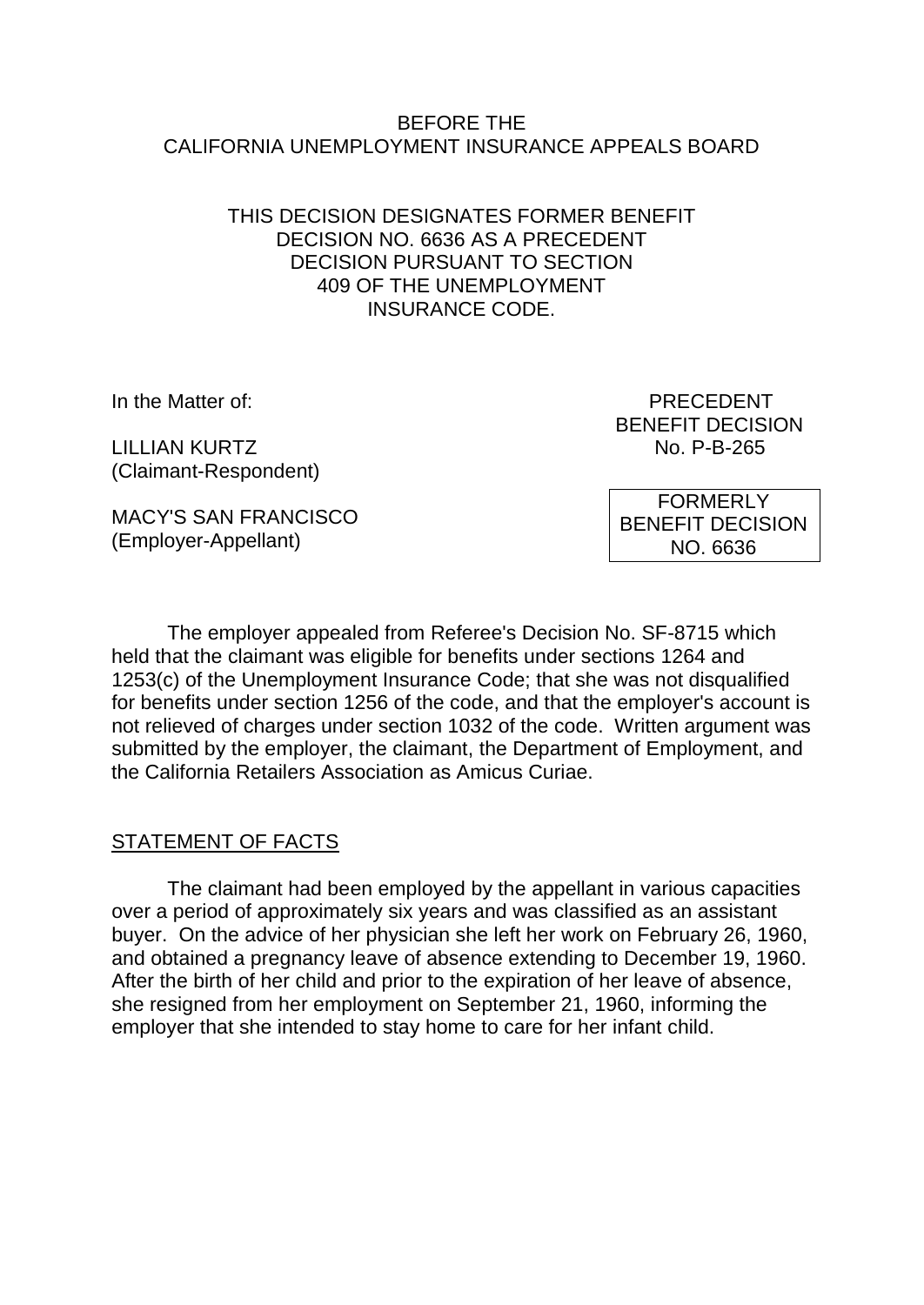Effective September 25, 1960, she registered for work with the Department of Employment and filed a claim for benefits. She informed the department that she had been dissatisfied with her last job because of her inability to advance and had resigned in order to look for other work which would provide a greater opportunity for advancement.

Upon receipt of the notice of the filing of a claim, the employer submitted timely information with regard to the claimant's leaving of work and requested a ruling under section 1030 of the code. On October 17, 1960, the department issued an adverse ruling to the employer holding that the claimant left its employment voluntarily with good cause and a determination which held that the claimant was not subject to disqualification for benefits under section 1256 of the code, on the ground that she left her work in February 1960 with good cause. The department concluded that the issue under section 1256 of the code could not be raised again by her failure to return to work. It further determined that the claimant was not ineligible for benefits under sections 1253(c) and 1264 of the code.

The claimant testified that although she informed the employer that she was resigning from her employment to remain at home to care for her child, she had, in fact, left her work to seek other employment. She had had no advancement in position for four years and attributed this to her immediate supervisor. In view of this situation, she was unwilling to accept any offer of employment from her last employer and had sought work with a number of other competitive employers in the San Francisco area, in her classification of assistant buyer. The employer's witness testified that there were virtually no job openings in her classification during November and the holiday season, because employers were too busy to hire and train a new person. There was no evidence that the claimant placed any other restrictions on suitable work. She sought work daily and had adequate care for her baby.

The issues are:

(1) Is it necessary under the case of Douglas Aircraft Company v. California Unemployment Insurance Appeals Board (1960, 180 Cal. App. (2d) 636, 4 Cal. Rptr. 723, to consider the leaving of work both at the time of the pregnancy leave in February and at the time of the resignation in September; and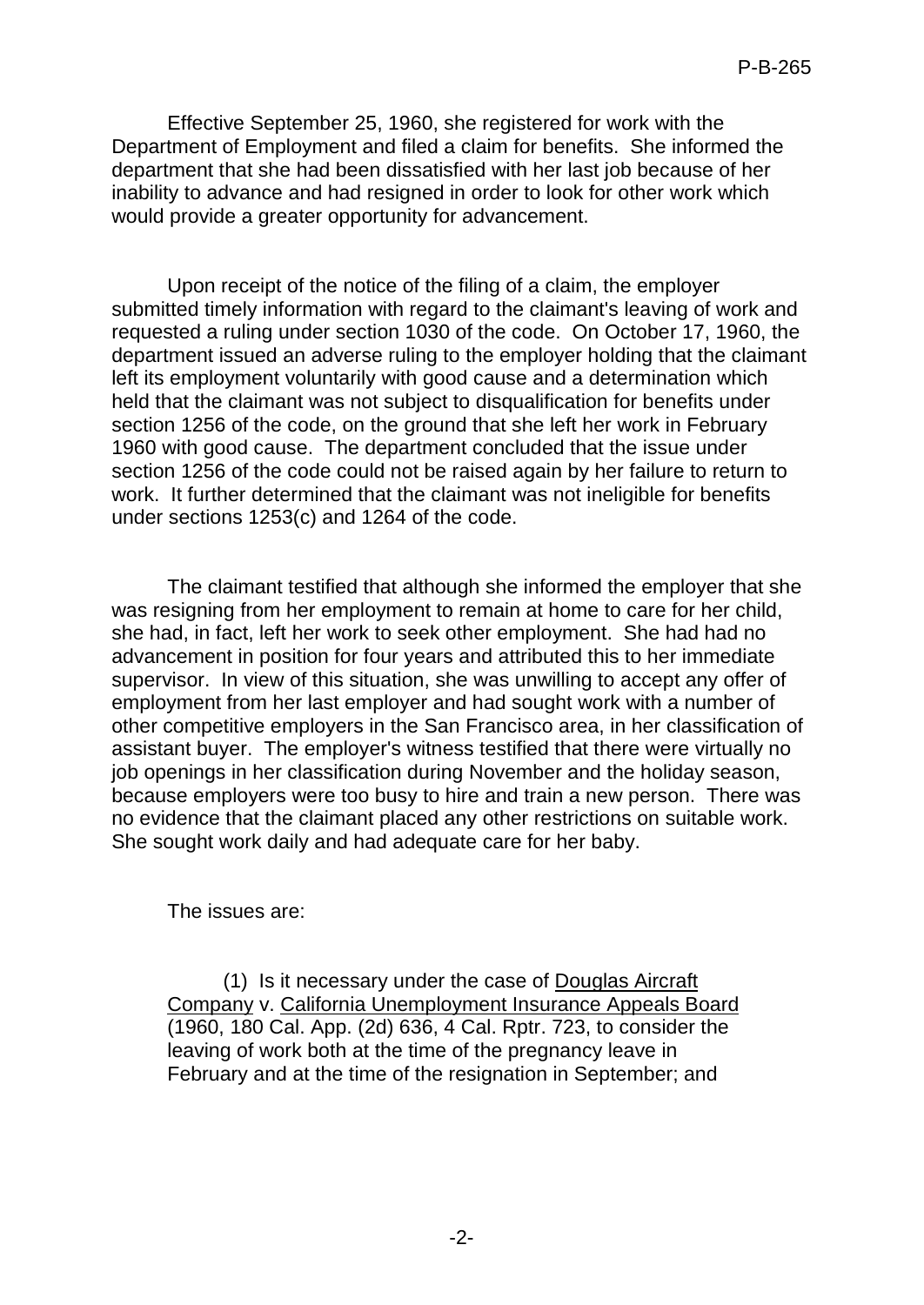(2) Was the claimant in a labor market for her services and, therefore, available for work within the meaning of section 1253(c) of the code?

#### REASONS FOR DECISION

Section 1256 of the code provides that an individual shall be disqualified for benefits if he leaves his most recent work voluntarily without good cause. Section 1032 of the code provides that an employer's reserve account shall not be charged if it is ruled under section 1030 of the code that the claimant left the employer's employ voluntarily and without good cause.

In the case of Douglas, cited above, the claimant was compelled to leave her work under the provisions of the collective bargaining agreement between her employer and her union when she was at the end of her fourth month of pregnancy. Under this collective bargaining agreement, she was granted a leave of absence and, since she was able and ready to continue working, she promptly sought other employment and filed a claim for benefits with the department. Upon receipt of notice of the claim, the employer submitted information with respect to the leaving of work and requested a ruling under section 1030 of the code. The ruling was denied on the ground that the employer-employee relationship had not been severed by the leave of absence and the department held that the claimant was not subject to disqualification for benefits under section 1256 of the code. This ruling and the determination were affirmed by the referee and this Appeals Board. The majority of the court held that a leaving of work under sections 1256 and 1033 of the code could and did occur when the claimant left her work on a pregnancy leave and that it was not necessary that there be a technical severance of the employment relationship. The court concluded under the facts that the leaving of work by the claimant was involuntary and she was not subject to disqualification for benefits under section 1256 of the code and that, although the employer was entitled to ruling, it would necessarily be adverse.

In our opinion, the Douglas case must be considered in the light of the facts which confronted the court. Since the claimant was asserting a right to unemployment insurance benefits, the employer's reserve account would be subject to charges for such benefits. The claimant was entitled to file the claim since she was unemployed under section 1252 of the code, even though the employer-employee relationship continued by virtue of the leave of absence. In determining the cause of her unemployment, the court was faced with the fact that at the time she filed her claim, there was only one leaving of work to be considered and, of necessity, that leaving had to be judged by the facts as they existed at that time.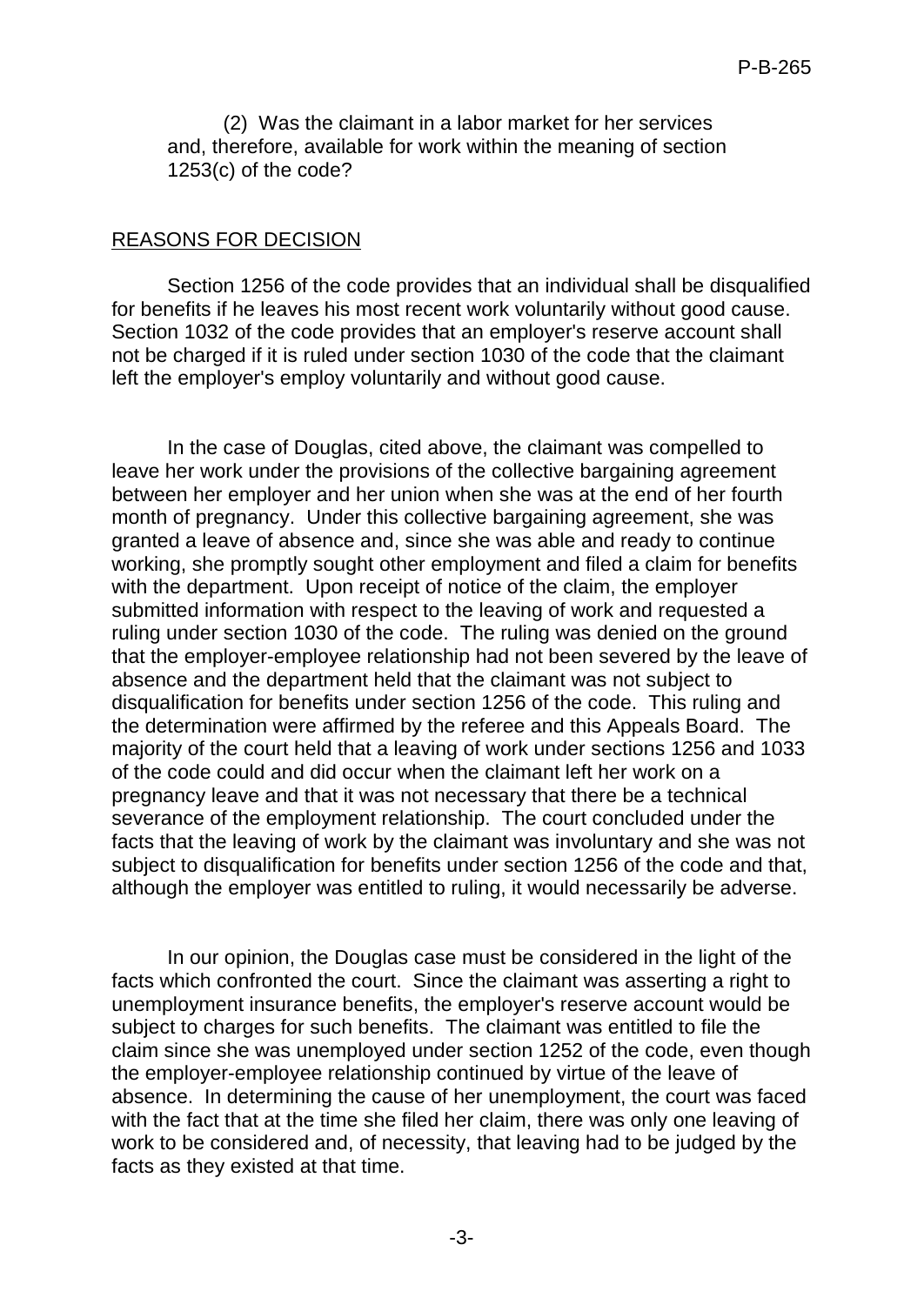In contrast to the factual situation in the Douglas case, the claimant herein did not assert any right to unemployment insurance benefits during the period of her leave of absence, but filed a claim for benefits only after she had terminated that leave by resigning from her employment. Accordingly, at the time she filed her claim, her unemployment was not due to a leaving of work on a pregnancy leave of absence, but was due directly and immediately to her voluntary act of resigning. Confronted with this factual situation, we do not believe we are compelled by the Douglas case to consider the application of sections 1256 and 1030 to the leaving of work in February 1960, or to both the leaving of work in February 1960 and September 1960. Rather, we believe we would be consistent with and in line with the Douglas case if, in considering the total factual situation, we applied the above sections and section 1264 to the leaving of work in September 1960, which precipitated and was the immediate cause of the claimant's unemployment (Benefit Decision No. 5643).

Viewed from this standpoint, we find from the evidence that the claimant's unemployment was due to her resignation and voluntary leaving of work in September 1960, brought about, or prompted by her desire to seek employment offering her a greater opportunity for advancement. Since this reason does not constitute good cause for leaving work, she is disqualified for benefits under section 1256 of the code for five weeks as provided in section 1260 of the code and the employer is entitled to a favorable ruling under section 1030 of the code (Benefit Decision No. 3413 and Ruling Decision No. 1). Section 1264 of the code is not applicable, since the leaving of work was for a personal rather than a domestic or marital reason (Benefit Decisions Nos. 6233 and 6246).

In view of these conclusions, Benefit Decision No. 6610 must be modified. In that case, the claimant was pregnant and, on the advice of her physician, left her work on August 16, 1959. She obtained a leave of absence from her employer. When she was ready to return to work after the birth of her child, she notified the employer but no work was then available. Thereafter, she filed a claim for benefits effective April 24, 1960. Viewed in the light of our present reasoning, we would concern ourselves in Benefit Decision No. 6610 only with the immediate cause of that claimant's unemployment at the time she filed her claim for benefits and not with her leaving of work on August 16, 1959. Since her unemployment at the time she filed her clam stemmed from a lack of work, section 1264 of the code would not have been applicable and the claimant would not have been subject to disqualification under section 1256 of the code.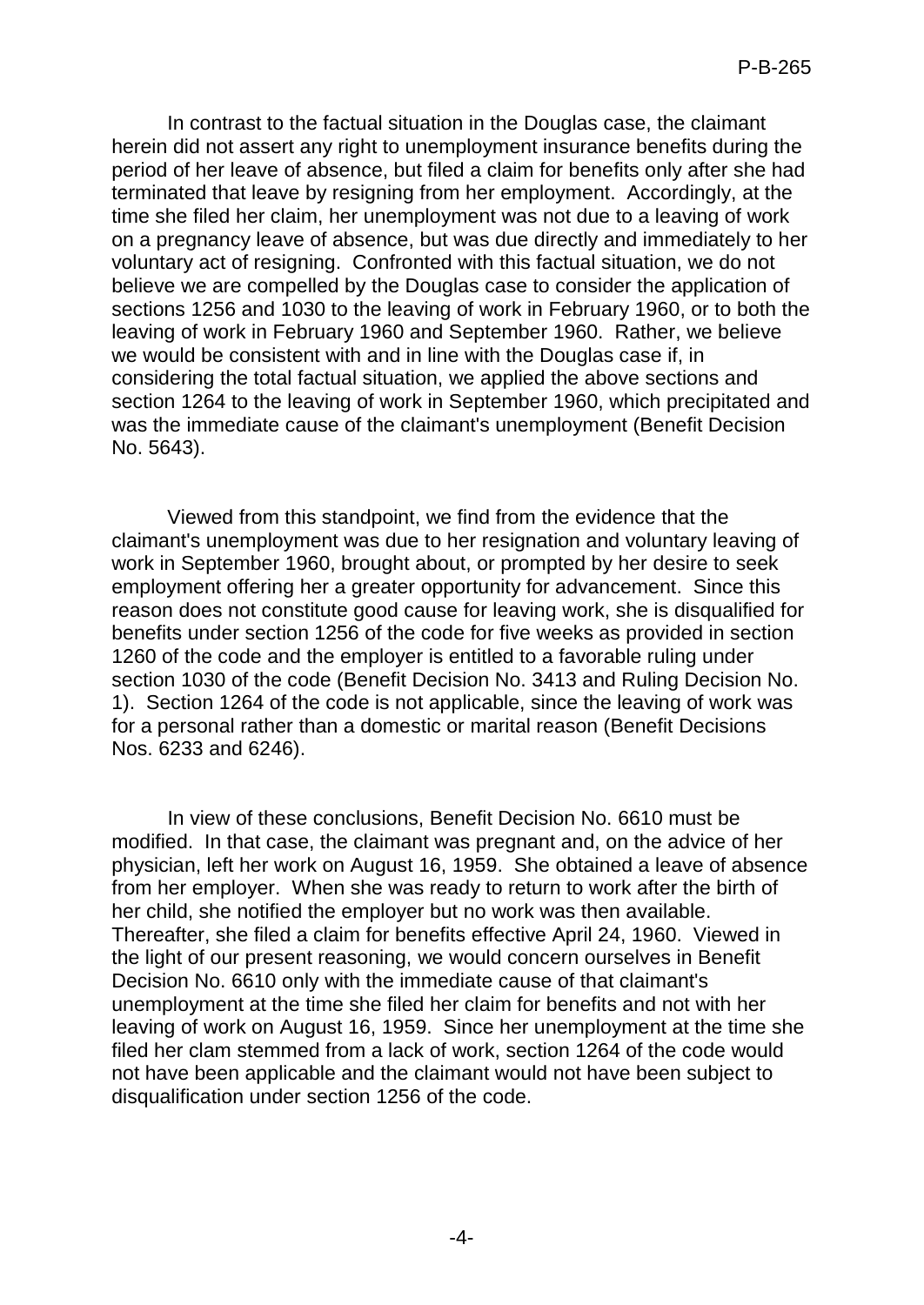The final issue in this case is whether the claimant was eligible for benefits under section 1253(c) of the code, inasmuch as the employer's witness submitted evidence that practically no placements in the claimant's classification were being made in November and during the holiday period. This evidence merely established a lack of job openings and not a lack of a labor market for the claimant's services as an assistant buyer in the San Francisco area. In Benefit Decision No. 5079, we stated:

". . . that the test to be applied in determining whether there is a labor market for a claimant in a particular locality is whether there is a reasonable potential employment field. The fact that there are no job openings is immaterial in determining availability for work. . . ."

In line with the decision and considering that the claimant was offering her services in San Francisco, we find that there was a reasonable potential employment field for her and that she was available for work under section 1253(c) of the code, even though she was unwilling to accept work with her last employer (Benefit Decision No. 6386).

### DECISION

The decision of the referee is modified. The claimant is disqualified for benefits under section 1256 of the code for five weeks as provided in section 1260 of the code. Section 1264 of the code is not applicable. The claimant is available for work under section 1253(c) of the code. The employer's account is relieved of charges under section 1032 of the code.

Sacramento, California, April 21,1961.

# CALIFORNIA UNEMPLOYMENT INSURANCE APPEALS BOARD

ERNEST B. WEBB, Chairman

# ARNOLD L. MORSE

# GERALD F. MAHER